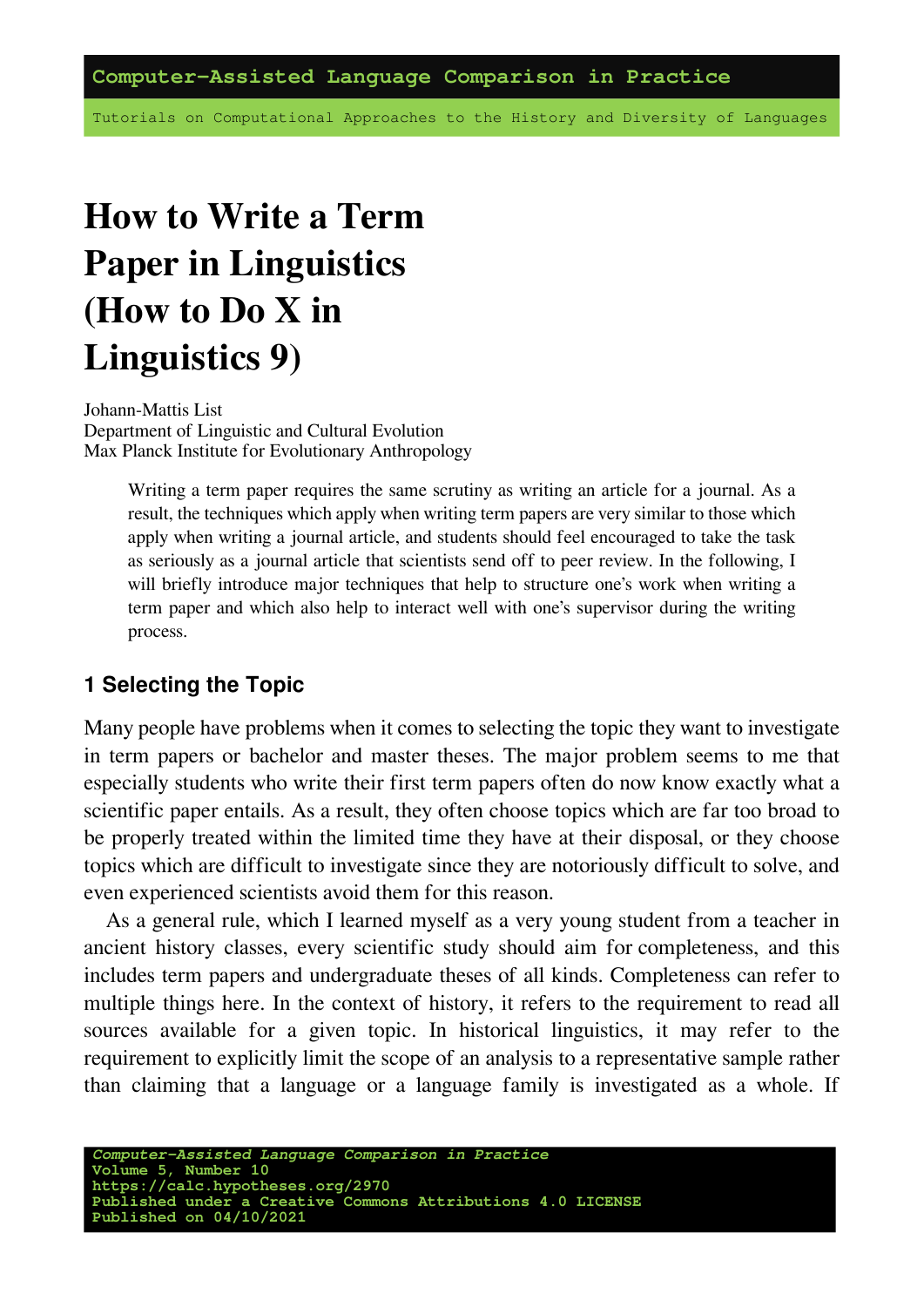completeness cannot be reached, the scientist should make sure to modify the topic by reducing its scope until completeness can be achieved.

What also helps when searching for a topic is to discuss explicitly what kind of article one wants to write. Of course, students do not write articles which they would send off to peer review, but the major purpose of term papers and bachelor or master theses is to prepare students for a life as a scientist, and in this sense, a term paper can be seen as the simulation of an article. But scientists write different kinds of articles, such as research articles, where they present new models, new methods, or new findings based on new analyses, replication studies, where they investigate how well previous studies can be repeated, review articles, where they summarize a research topic for their peers, data descriptors, in which a new dataset is presented, or opinion articles, where they share new, potentially controversial, views on specific topics. In the same way in which scientists have to ask themselves what kind of paper they want to submit to which journal, students should try to identify the type of article that their term paper could reflect.

When searching for a topic for a scientific study, it has always helped me a lot to decide on a title beforehand. This may not work for all people, but for me, it is always incredibly helpful, and I tend to start all projects in which I am involved by selecting a title for the unwritten article. Once a title has been found, it may furthermore be useful to write an abstract presenting the major aspects of the work. Even if results have still not been obtained, and one does not know exactly where the scientific enterprise should go, it helps to sit down and think of a structured summary in the form of a paper abstract.

While I did not demand abstracts in term papers and theses for a long time, I have now shifted to requiring them from all students who write term papers in my courses, and I recommend all students who have to write term papers in linguistics or other subjects to add a an abstract to their work even if it is not required.

### **2 Structuring the Study**

When it comes to the structuring of scientific studies, we can find two extremes. On the one hand, certain journals force their authors to follow an extremely strict sectioning which does not leave a lot of space for individual freedom. On the other hand, many colleagues overdue the sectioning of their studies, writing articles which start with section 1 and end with section 13, or they use apparently endless subsections with more than three levels of depth.

Having written several studies for both the strict and the loose journals so far, I have started to appreciate if scientific articles are structured in a schematic, predictable, and maybe even boring way. Since the creative part of science should lie in the methods, experiments, and models, I see no good reason to make studies with tons of different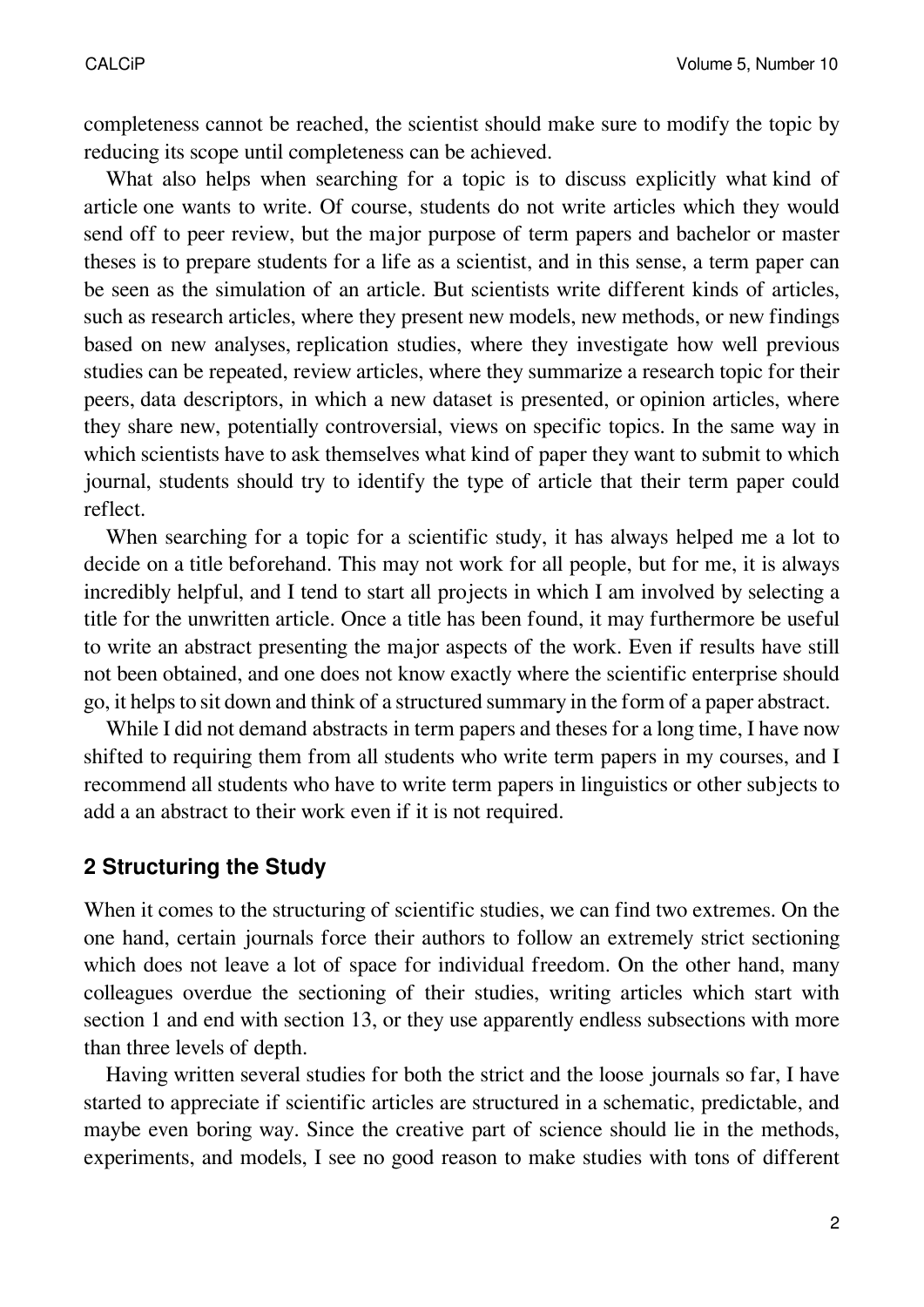sections and deep levels of subsections. What I use now instead in my research — unless the journals require a different division — is a five section scheme which has the advantage that it can be adjusted to almost all topics one may think of. This scheme starts with an introduction (1), followed by a state of the art or a background (2), a section on materials and methods (3), a section on results or examples (4), and finishes with a section presenting an outlook, a discussion, or a conclusion (5).

Structuring articles into five sections has the advantage that it makes it extremely easy for readers to orient themselves in your work when reading it. It makes it also much easier to write the article, since one does not need to waste one's time on the question of how to structure the work, given that the initial skeleton is already there. The schema works for research articles as well as data descriptors,even review articles can be adjusted to the schema (compare, for example, my recent review on evolutionary aspects of language change, [List 2021](https://digling.org/evobib/?bibtex=List2021PREPRINTc)), and this blog post itself is structured into five sections.

### **3 Writing Tips**

When adding flesh to the bones, I recommend to write in bullet point structure for the first time, since it may be tedious to write full text blocks. What is extremely important when writing bullet points is to think as clearly as possible about the logical connections that connect the points with each other. Many students (both undergraduates and doctoral students) commit the error of writing long passages without checking them properly regarding their inner logic. Since they themselves already know what they want to say, they do not see that a reader who reads at text the first time — without all the background information which the authors have at their disposal — might not be able to follow if the flow of thoughts is only alluded to and never spelled. What helps me a lot in my own work is to sit down and make flow charts of my thoughts, or to invest time to come up with some very nice graphics that I later describe in my texts. Since visualizations in this form force us to come out of our comfort zone in so far as they require us to re-think our thoughts and to translate them transparently to another medium of thought, they can also provide a huge help in making our thoughts clearer to other people.

People like me, who write in a language they did not learn as their first language, may have additional problems when writing term papers. Writing in another language may be helpful, as it forces us to express our thoughts much more clearly, since we do not have the luxury to gloss over them with rhetorical skills. But it may also be very tedious, of course, and one may arrive at a point where one gets stuck and feels helpless if one does not find a way to put one's thoughts into a foreign language.

Whenever I feel that I get stuck in writing, I try to change the location in which I currently reside. Taking long walks equipped with paper and pen has been very useful for me in the past. At times, I also deliberately write parts of a text in German first, where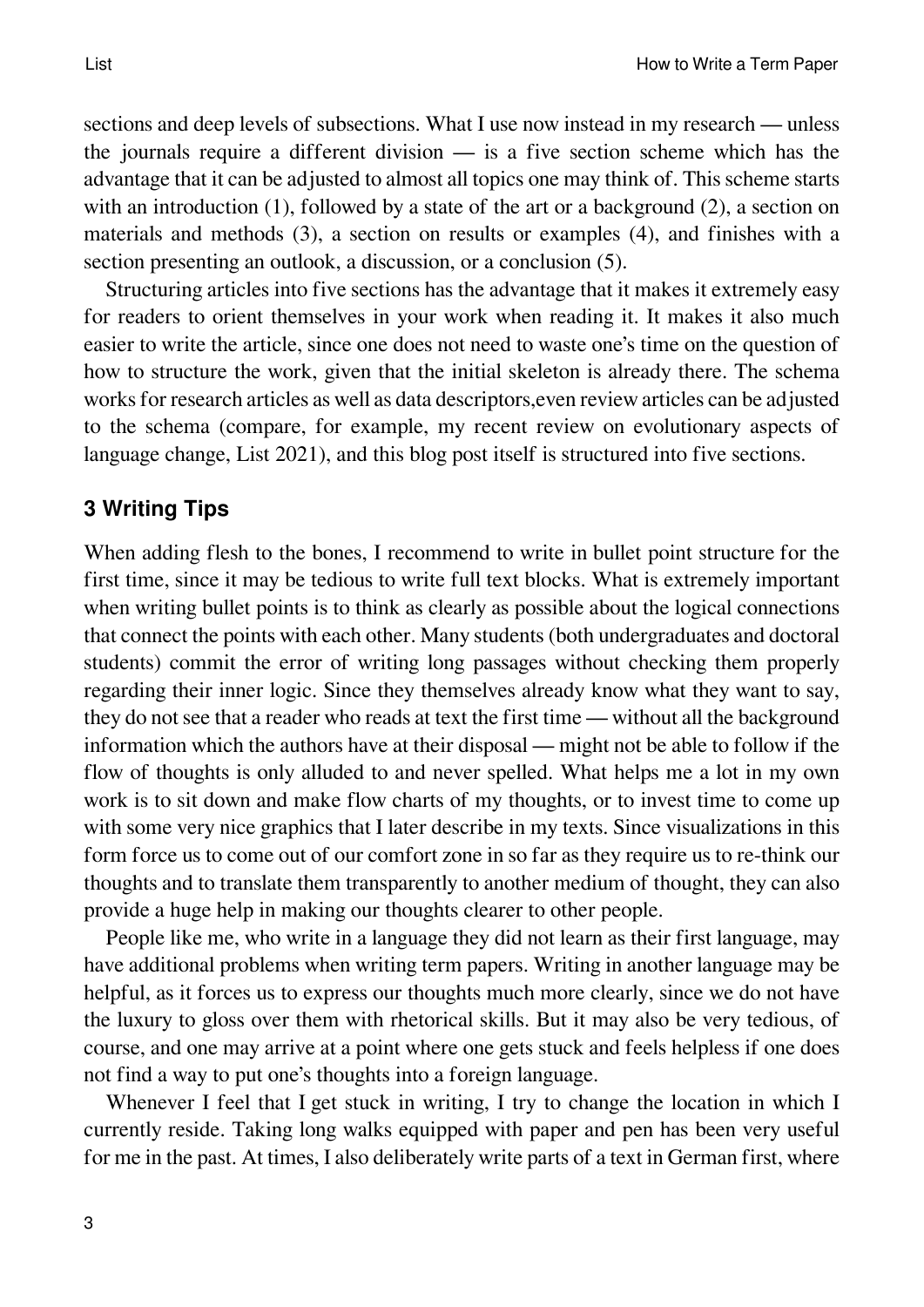I still feel to have the largest freedom to express my thoughts. When I find concrete wordings for thoughts which I could not bring to paper for a long time, I try to write them down by hand on paper immediately to avoid that I forget them. Students and colleagues who have visited me in my former office in Jena also know well how much I enjoy to stand in front of a whiteboard in order to develop a thought together. While students typically have to write their term papers alone, nothing speaks against exchanging ones topics with each other. Since we tend to overestimate the clearness of our own writing and thinking, it is highly recommended to regularly exchange one's ideas with others in order to make sure that one improves on one's ability to share one's thoughts.

## **4 Interacting with the Supervisor**

Many misunderstandings with students in the past have been due to misunderstandings regarding the role which the supervisor of a term paper or a bachelor or master thesis plays. The problem is that teachers at universities behave in various ways when it comes to the interaction with their students. Some often do not reply promptly and prefer students to figure out things on their own, while others appreciate interaction and explicitly welcome it if students turn to them with concrete questions on their studies.

Even if one has the impression that one's supervisor is one of the former kind who might get annoyed when being asked too many questions, students should not hesitate to contact them if they need their help. From students who write papers with me, I expect specifically that they inform me when they get stuck in writing for several days, so that we can sit down together to find a solution of how to advance. I also expect students to send me writing samples of their studies, that they discuss the title and the structure with me, and that they contact me early enough before they submit their final versions (at the latest one week before).

Obviously, no teacher likes it when students ask them for trivial questions they could easily answer themselves. In fact, I also dislike it when colleagues do this with me, which happens nevertheless from time to time. For young students, it may be difficult to determine what is trivial and what is not. As a rule of thumb, I recommend to use the common search engines on the internet to find answers to questions before contacting university teachers. If answers could not be found after a serious search, and if an answer to the questions cannot be received during classes or official appointments, I find it absolutely legitimate to ask teachers directly by writing an email.

## **5 Organizing the Time**

Many people, scientists and non-scientists, have problems in organizing their time. There are numerous techniques and discussions on how one can improve in self-organization, and this is surely not the place to discuss them. However, there is one advice that I can